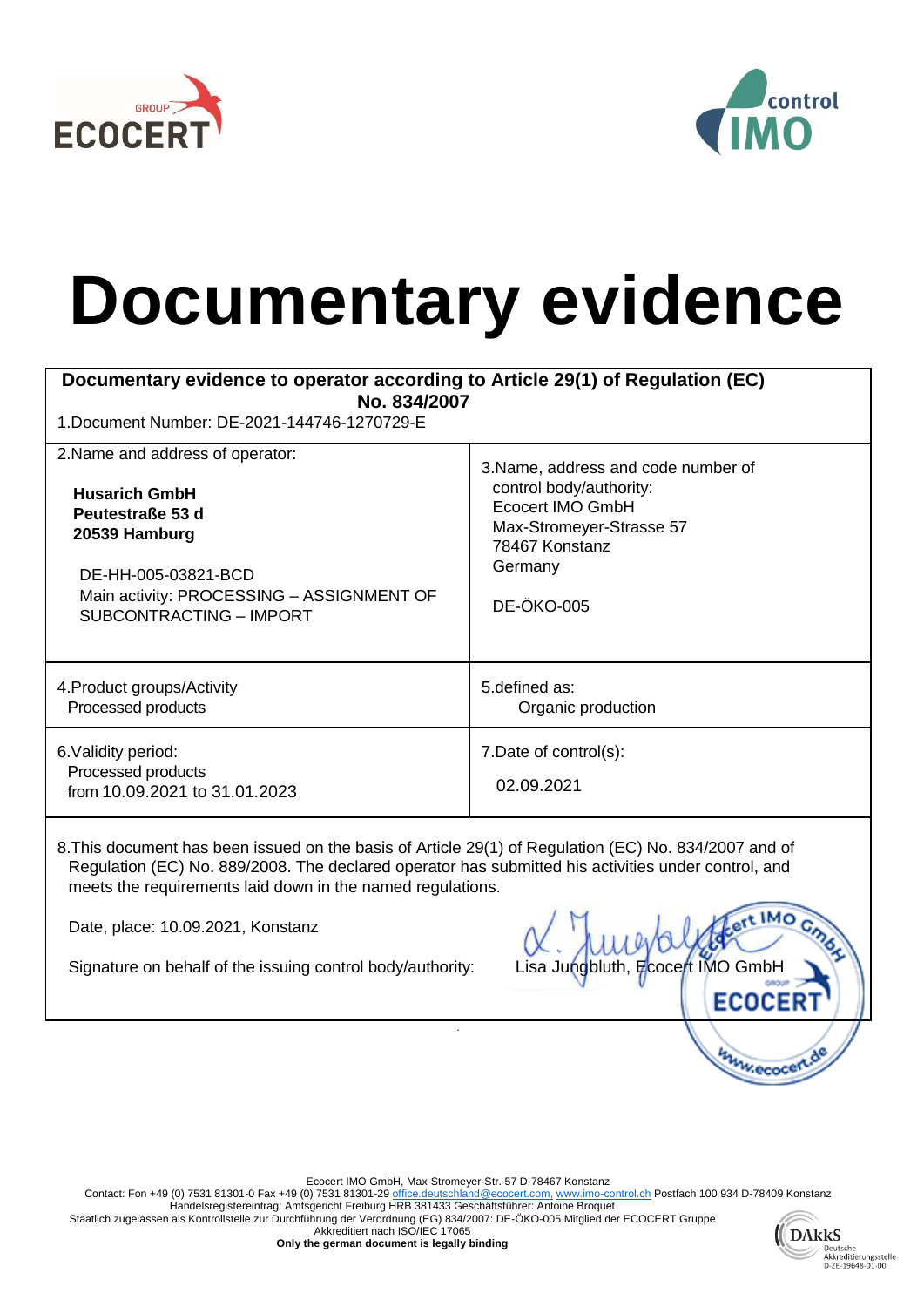



## **Attachment to Document No.: DE-2021-144746-1270729-E**

All crops, livestock and processed products and their classification listed here refers to the information to be disclosed in field 4 and 5 of this document.

| Products                                                      |                                          |
|---------------------------------------------------------------|------------------------------------------|
| <b>Processed Products</b>                                     | defined as                               |
| Fruit and vegetable products<br>Dried and ground vegetables   | Organic production                       |
| Processed coffee and tea<br>Tea and tea products              | Organic production                       |
| Seasonings<br>Spices, spice seeds and herbs<br>Liquorice root | Organic production<br>Organic production |
|                                                               |                                          |